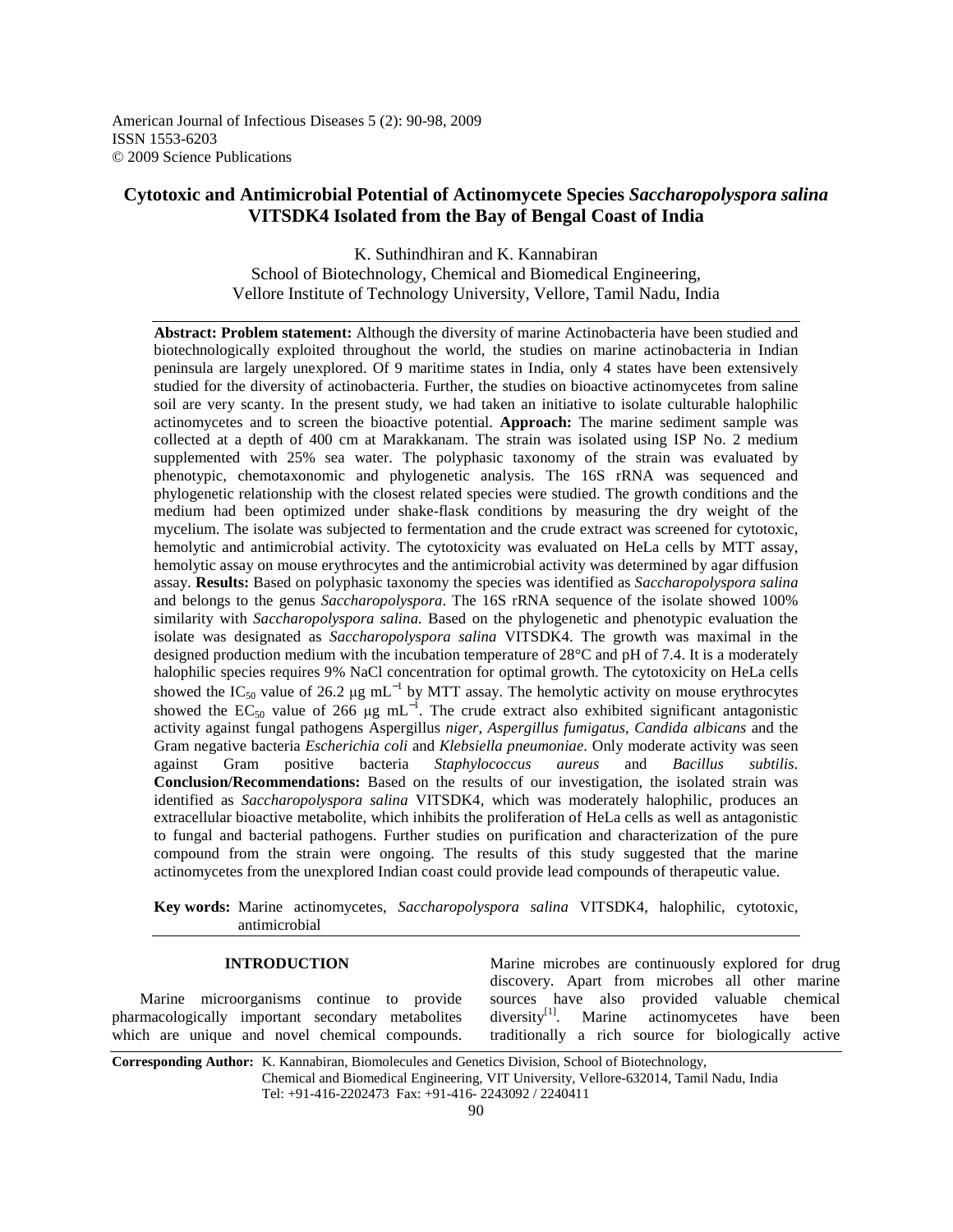metabolites. Although heavily studied over the past three decades, actinomycetes continue to prove themselves as reliable sources of novel bioactive compounds. Among the well-characterized pharmaceutically relevant microorganisms, actinomycetes remain major sources of novel, therapeutically relevant natural products $[2]$ . The majority of these compounds demonstrate one or more bioactivities many of them developed into drugs for treatment of wide range of diseases in human, veterinary and agriculture sectors<sup>[3]</sup>. Searching for novel actinomycetes constitutes an essential component in natural product-based drug discovery. Analytical methods continue to improve to allow the rapid elucidation of structures and make natural products valuable components of modern drug discovery.

 The isolated compounds from marine actinomycetes has a broad spectrum of biological activities such as antibiotic, antifungal, toxic, cytotoxic, neurotoxic, antimitotic, antiviral and antineoplastic activities $^{[4]}$ . Recently, new targets have been added to the general screening like AIDS, immunosuppression, anti-inflammation, Alzheimer disease, ageing processes, some tropical diseases and resulted in discovery of several drugs<sup>[5]</sup> Studies on marine actinomycetes are facing some unexpected problems. For many of the marine actinomycetes the taxonomy of the strain is very poorly defined, so that binomial identifications are frequently uneasy to be carried out.

 The genera *Saccharopolyspora* belongs to the class actinobacteria and the order Actinomycetales. The genus *Saccharopolyspora* belongs to the family *Pseudonocardiaceae*, is known for producing antibiotics such as vancomycin, erythromycin and rifamycins[6]. The genus *Saccharopolyspora* was proposed by $^{[7]}$  originally isolated from spontaneously heated sugarcane bagasse. Representatives of these species form a distinct phyletic line within the evolutionary radiation encompassed by the family *Pseudonocardiaceae* can be distinguished by using phenotypic properties<sup>[8]</sup>.

 Members of the genus *Saccharopolyspora* are characterized by aerobic, extensively branched substrate hyphae that fragment into rod-shaped elements and aerial hyphae that segment into bead-like chains of spores. The colonies are thin, raised, slightly wrinkled and mucoid in appearance. The cell wall envelope is rich in *iso-* and *anteiso* branched chain fatty acids, wall chemotype IV; do not contain mycolic acids,  $MK-9(H<sub>4</sub>)$  as predominant menaquinone and DNA G+C contents in the range of  $66-77$  mol%<sup>[9]</sup>. Members of the genus *Saccharopolyspora* are a potentially rich source of natural products, but only erythromycin, produced by

*Saccharopolyspora erythraea*, is of commercial importance $\begin{bmatrix} 10 \\ 0 \end{bmatrix}$ . The isolation of the genus *Saccharopolyspora* is complicated because of the poor knowledge of its habitation and slow growth. In this study, we report a polyphasic taxonomic study of *Saccharopolyspora salina* VITSDK4 isolated from a saltpan marine soil sample collected at the Marakkanam coast and its cytotoxic, hemolytic and antimicrobial activity.

### **MATERIALS AND METHODS**

**Sampling and isolation of actinomycetes:** The marine sediment samples collected at the depth of 400 cm in the Marakkanam, [Latitude (N) 12°20′; Longitude (E) 79°95′)] coast of the Bay of Bengal, India. The actinobacteria was isolated using the ISP no. 2 media supplemented with 25% sea water, 25% soil extract, cycloheximide  $(25 \text{ mg } \text{mL}^{-1})$  and nalidixic acid (25 mg mL<sup>−</sup><sup>1</sup> ) (Himedia, Mumbai, India) with 9% NaCl concentration. Plates were incubated at 28±2°C for 15 days. The isolate was subcultured and maintained in slant culture at  $4^{\circ}$ C as well as at 20% (v/v) glycerol stock at -80°C.

**Optimization of media and cultural conditions:** To determine the optimal nutritional and cultural conditions and to identify the suitable media for growth, the isolate was inoculated in different culture medias (SCA, ISP 2, ISP 5, ISP 6, ISP 7, Czapek's agar, modified Bennett's agar, glucose/peptone, glycerol/calcium malate agar (Waksman medium No.7) and nutrient agar) and the growth was investigated. The effect of cultural conditions like different incubation temperatures (15, 28, 37 and 50 $^{\circ}$ C), different pH (5.0, 6.0, 7.6 and 9.0) and NaCl concentrations (1, 3, 6, 12, 15, 18, 22, 24 and 26%) on the growth of the isolate was also studied. The characteristics of physiological, biochemical and concentration of carbon and nitrogen sources were determined as described by $^{[11]}$ . After incubation the dry weight of the mycelium was measured and correlated with the growth of the isolate. Based on the growth of the isolate in different media the cultural conditions were optimized.

**Taxonomy:** The morphological, cultural, physiological and biochemical characterization of the isolate was carried out as described in International *Streptomyces* Project  $(ISP)^{[12]}$ . The morphological properties of the isolate were examined by using light microscope as well as scanning electron microscope (Hitachi, S-3400N). The cell wall fraction and sugar composition were analyzed as per the procedures described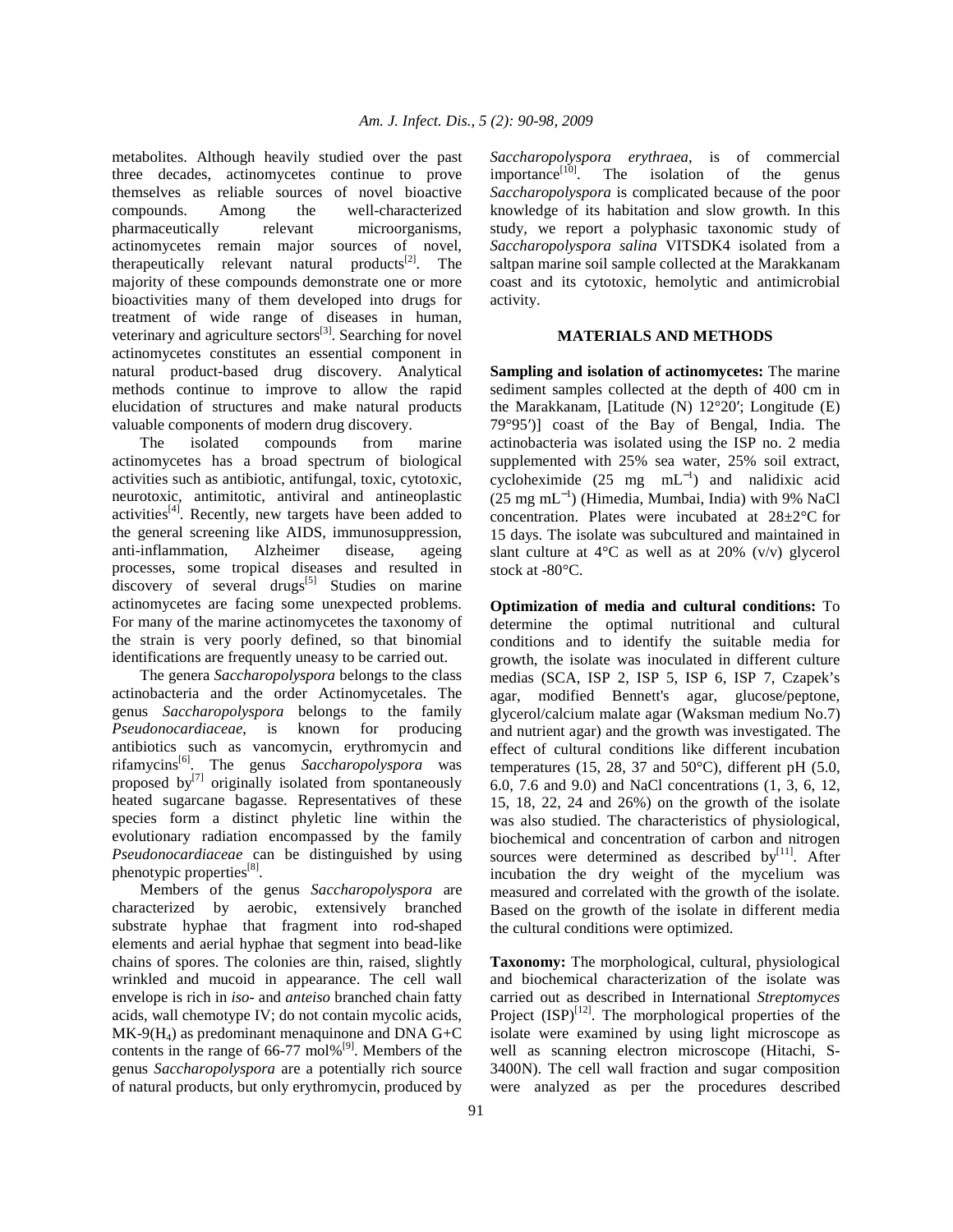earlier<sup>[13,14]</sup>. The whole-cell sugar composition was determined as reported by Becker *et al*. [15] and Lechevalier and Lechevalier<sup>[16]</sup>. Polar lipids were examined and identified using the method of Minnikin *et al.*<sup>[17]</sup>. Menaquinones were determined as described by Collins<sup>[18]</sup>. The isolate was inoculated in TSB agar plates [trypticase soy broth (BBL), 3% (w/v); Bacto agar (Difco),  $1.5\%$  (w/v)], incubated for 7 days at 28°C and used for fatty acid analysis. The fatty acids were extracted, methylated and analysed using the standard MIDI (Microbial Identification) system<sup>[19,20]</sup>.

 The DNA was isolated by HiPurA bacterial DNA isolation and purification kit (Himedia, India) and amplified by PCR using a master mix kit, Medoxmix (Medox, India) as per user manual. The primers and the PCR conditions were adapted from Rainey *et al.*<sup>[21]</sup>. The design of the sequencing primers and the methodology for the sequencing were adapted from previous reports<sup>[21-23]</sup>. The 1273 bp fragment of the 16S rRNA gene of the strain was sequenced in both the sense and antisense directions. The 16S rRNA sequence was analyzed for the similarity and homology with the existing sequences available in the data bank of National Center for Biotechnology Information (NCBI) using BLAST search. The DNA sequences were aligned and phylogenetic tree was constructed by neighbor joining method using ClustalW software<sup>[24]</sup>. A bootstrap analysis of 1000 replicates was carried out. The phylogenetic tree based on Maximum-parsimony method was also carried out using MEGA version  $3.1^{[25]}$ . To determine the G+C content, the DNA was isolated by the method of Marmur<sup>[26]</sup> and the  $G+C$ content was determined using the thermal denaturation method of Marmur and Doty $^{[27]}$ .

**Fermentation and extraction of secondary metabolites:** Well grown slant cultures of the isolate optimized in production medium were inoculated into 50 mL medium in 250 mL Erlenmeyer flasks containing the optimized production medium with sea water 25%, distilled water 75%, pH 7.2 and incubated for 2 days in rotary shaker (200 rpm) at 28°C. The inoculums (10%) were transferred into 200 mL production medium in 1L Erlenmeyer flasks. The inoculated cultures in the production medium were incubated for 72 h on a rotary shaker (200 rpm) at 28°C. After fermentation the broth was centrifuged at 4000 rpm for 10 min at 10°C and the filtrate was separated. The supernatant was extracted twice with ethyl acetate (400 mL) and washed with 500 mL water. The extract was then concentrated in rotary vacuum and lyophilized using a freeze drier (Thermo, USA) at 5°C for 5 h.

**Preparation of stock solution:** The lyophilized ethyl acetate extract was used to prepare stock using distilled water (1 mg mL<sup>-1</sup>) and filtered through 0.2 m filter (Sartorius, India) to avoid contamination. The appropriate concentration of the extract was made by serial dilution.

**Bacterial and fungal pathogens:** The following bacterial strains *Staphylococcus aureus* (ATCC 25923), *Bacillus subtilis* (ATCC 6633), *Escherichia coli* (ATCC 25922), *Klebsiella pneumoniae* (ATCC 10273) and fungal strains *Candida albicans* (ATCC 10231), *Aspergillus niger* (ATCC No 16404), *Aspergillus fumigatus* (ATCC No 46645) were used in this study.

*In vitro* **antibacterial assay:** The antibacterial activity of crude extract  $(25 \text{ mg } \text{mL}^{-1})$  was tested by agar diffusion assay<sup>[28]</sup>. The plates were incubated at  $37^{\circ}$ C for 24 h during which activity was evidenced by the presence of a zone of inhibition surrounding the well. Each test was repeated three times and the antibacterial activity was expressed as the mean of diameter of the inhibition zones (mm) produced by the secondary metabolite when compared to the controls. Chloramphenicol was used as positive control.

*In vitro* **antifungal assay:** Antifungal activity of the crude extract was determined by using the standard method CLSI M38-A (formerly NCCLS)<sup>[29]</sup>. The fungal cultures were maintained in 0.2% dextrose medium and the optical density 0.10 at 530 nm was adjusted using spectrophotometer. Each fungal inoculums were applied on plate and evenly spread on Sabouraud's Dextrose agar (HiMedia, India) using a sterile swab. Agar diffusion assay was followed to evaluate the antimicrobial activity along with amphotericin B. The Petri plates were incubated at 30°C for 2 days. At the end of the 48 h, inhibition zones formed in the medium were measured in millimeters (mm). All experiments were done in three replicates.

**Minimum Inhibitory Concentration (MIC):** MIC was determined by the broth 2-fold macro dilution method<sup>[30]</sup>. The crude extract was serially diluted in Mueller Hinton broth for bacteria and Sabouraud's dextrose broth for fungi. Varying concentrations of the extracts 1,500-5 mg L<sup>-1</sup> for bacteria and 2,800-5 mg L<sup>-1</sup> for fungi were prepared from the stock solution. 0.1 mL of the culture was added to the broth each containing the crude extracts. The tubes were incubated aerobically at 37°C for 24 h for bacteria and 30°C for 48 h for fungi. Positive controls were prepared separately for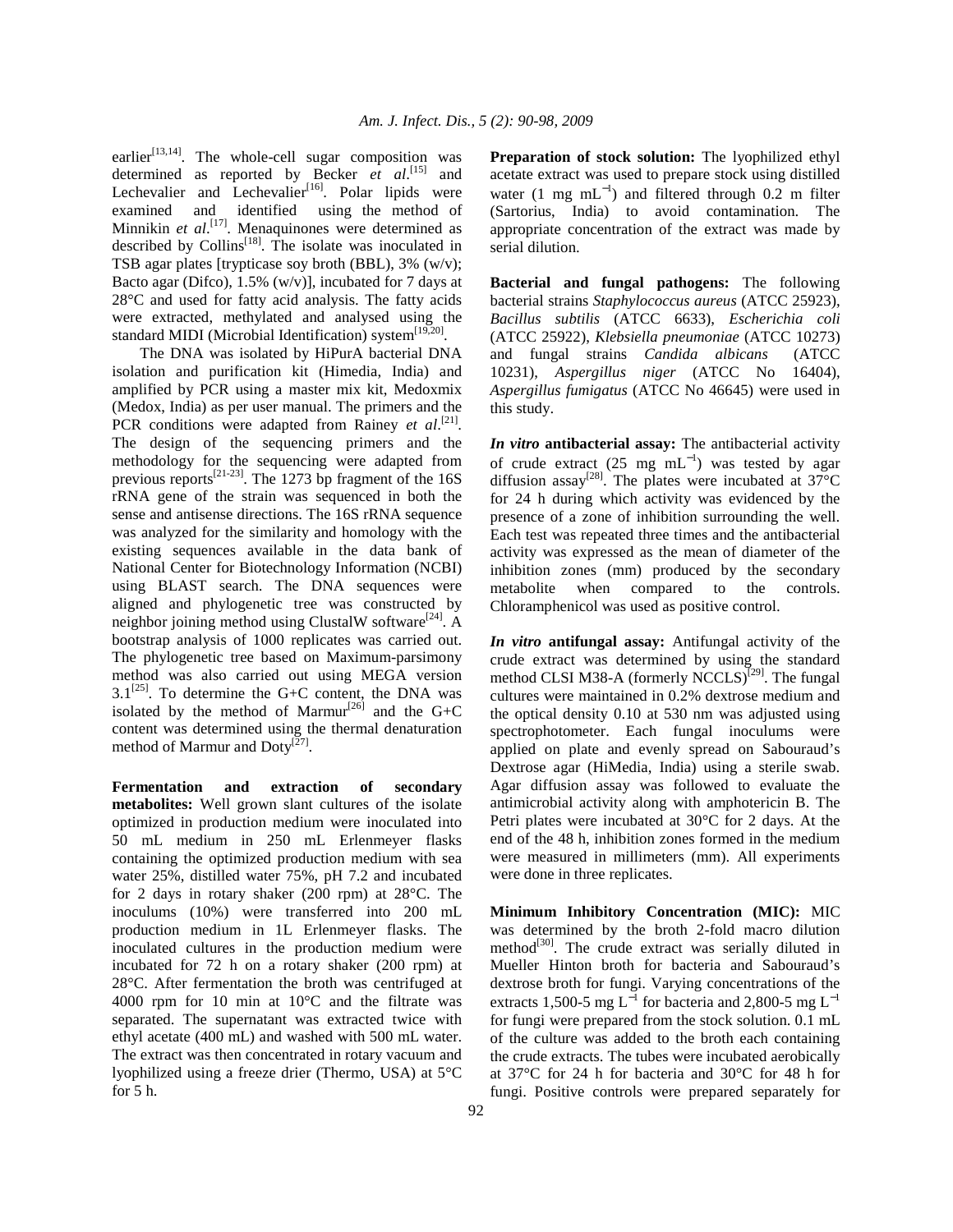both bacteria and fungi with respective organisms in the same culture media without the extract. After incubation, the tube with least concentration of extract shows no growth was taken as the MIC value for the respective organism.

*In vitro* **hemolytic assay:** The hemolytic activity of the crude extract on erythrocytes was tested by using the washed erythrocytes (RBCs) from mouse<sup>[31]</sup> under *in vitro* conditions in 96-well plates. Each well received 100 mL of 0.85% NaCl solution containing 10 mM CaCl<sub>2</sub>. The first well served as negative control contained only water and in the second well, 100 mL of crude extract of various concentrations (5- 500 mg m $L^{-1}$ ) were added. The last well served as positive control containing 20 mL of 0.1% Triton X-100 in 0.85% saline. Then, each well received 100 mL of a 2% suspension of mouse erythrocytes in 0.85% saline containing  $10mM$  CaCl<sub>2</sub>. After 30 min incubation at room temperature, centrifuged and the supernatant was used to measure the absorbance of the liberated hemoglobin at 540 nm. The average value was calculated from triplicate assay.

**Cell culture:** HeLa cell lines were obtained from ATCC and maintained in DMEM (Himedia, Mumbai, India) medium supplemented with  $10\%$  FBS (v/v) and 100 mg L<sup>−</sup><sup>1</sup> streptomycin and 100 IU mL<sup>−</sup><sup>1</sup> penicillin (Himedia, India) at  $37^{\circ}$ C in a CO<sub>2</sub> incubator with 5% carbon dioxide.

**MTT cell proliferation assay:** The cytotoxic activity of the crude extract (diluted in DMSO 0 to100  $\mu$ g mL<sup>-1</sup>) on HeLa cells  $(1\times10^5 \text{ cells/well})$  were tested by using the CellQuanti-MTT cell viability assay kit (Bioassay Systems). The wells with only culture medium or cells treated with 0.1% of DMSO served as control. The graph was plotted with cell viability against the time period in hours at increasing concentrations of secondary metabolite. The mean and the  $IC_{50}$  value were calculated by non-linear regression analysis using the data analysis software (prism) from three independent experiments.

## **RESULTS**

 The isolated strain is Gram +ve, non-motile and aerobic bacteria. The aerial mycelium is straight, segmented, 0.6-1.0 mm, white in color. The diameter of cells is 1.2×0.5 mm. The spores are rough arranged in straight to loosely spiral shape and non-motile (Fig. 1). Extensively fragmented substrate mycelia were observed under light and scanning electron microscopy (Fig. 2). Sporangia, flagellated spores and sclerotia were not observed. The cultural, biochemical and physiological characteristics of the isolate is given in Table 1.

Table 1: The cultural, biochemical and physiological characters of *Saccharopolyspora salina* VITSDK4

| saccharopotyspora sauna v115DK4     |                                                 |
|-------------------------------------|-------------------------------------------------|
| <b>Tests</b>                        | Results                                         |
| Grams stain                         | $+$                                             |
| Diameter of cells $(\Box m)$        | $1.2 \times 0.5$                                |
| Colony pigmentation                 | brown                                           |
| Aerial mycelium                     | White                                           |
| Substrate mycelium                  | Grey                                            |
| Motility                            | $\overline{a}$                                  |
| Colony color                        | White                                           |
| <b>Spores</b>                       | Rough                                           |
| Spore arrangement                   | straight to loose spirals                       |
| Starch hydrolysis                   | $^{+}$                                          |
| Nitrate reduction                   | $+$                                             |
| Gelatin liquefactions               | $+$                                             |
| Milk coagulation                    | ÷.                                              |
| Melanin production                  | ä,                                              |
| Hemolysis on blood agar             | $^{+}$                                          |
| $H_2S$                              |                                                 |
| Carbon source $(1\%$ w/v)*          |                                                 |
| D-glucose                           | $^{+}$                                          |
| Starch                              | $+$                                             |
| Sucrose                             | $+$                                             |
| D-xylose                            | $+$                                             |
| D-galactose                         | $+$                                             |
| Maltose                             | $+$                                             |
| L-arabinose                         | $^{+}$                                          |
| Lactose                             | $^{+}$                                          |
| Inositol                            | $+$                                             |
| Glycerol                            | $\overline{\phantom{0}}$                        |
|                                     |                                                 |
| Nitrogen Source (1% w/v)*           |                                                 |
| Peptone                             | $^{+}$                                          |
| Yeast extract                       | $+$                                             |
| Casein                              | $+$                                             |
| Ammonium sulphate                   | $+$                                             |
| Ammonium nitrate                    | $^{+}$                                          |
| Ammonium citrate                    | $+$                                             |
| Potassium nitrate                   | $+$                                             |
| Sodium nitrate                      | $+$                                             |
| Sodium acetate                      | $+$                                             |
| Sodium citrate                      | $+$                                             |
| Urea                                | $^{+}$                                          |
| Temperature for growth $(C^*)^*$    |                                                 |
| Range                               | 20-40                                           |
| Optimum                             | 28                                              |
| pH for growth*                      |                                                 |
| Range                               | $6.0 - 8.5$                                     |
| Optimum                             | 7.6                                             |
| Effect of NaCL concentration (w/v)* |                                                 |
| 8                                   | $^{+}$                                          |
| 12%                                 | $^{+}$                                          |
| 18%                                 | $+$                                             |
| 22%                                 |                                                 |
| 24%                                 |                                                 |
| <b>Chemical characteristics</b>     |                                                 |
| Cell wall amino acids               | meso-DAP                                        |
| Phospholipids                       | Type III                                        |
| Predominant menaquinone             | $MK-9(H_4)$                                     |
| Fatty acid                          | iso-C <sub>15: 0</sub> , iso-C <sub>16: 0</sub> |
| $G+C$ content (mol %)               | 68.2                                            |

\*: Growth of the strain was measured as dry weight of the mycelium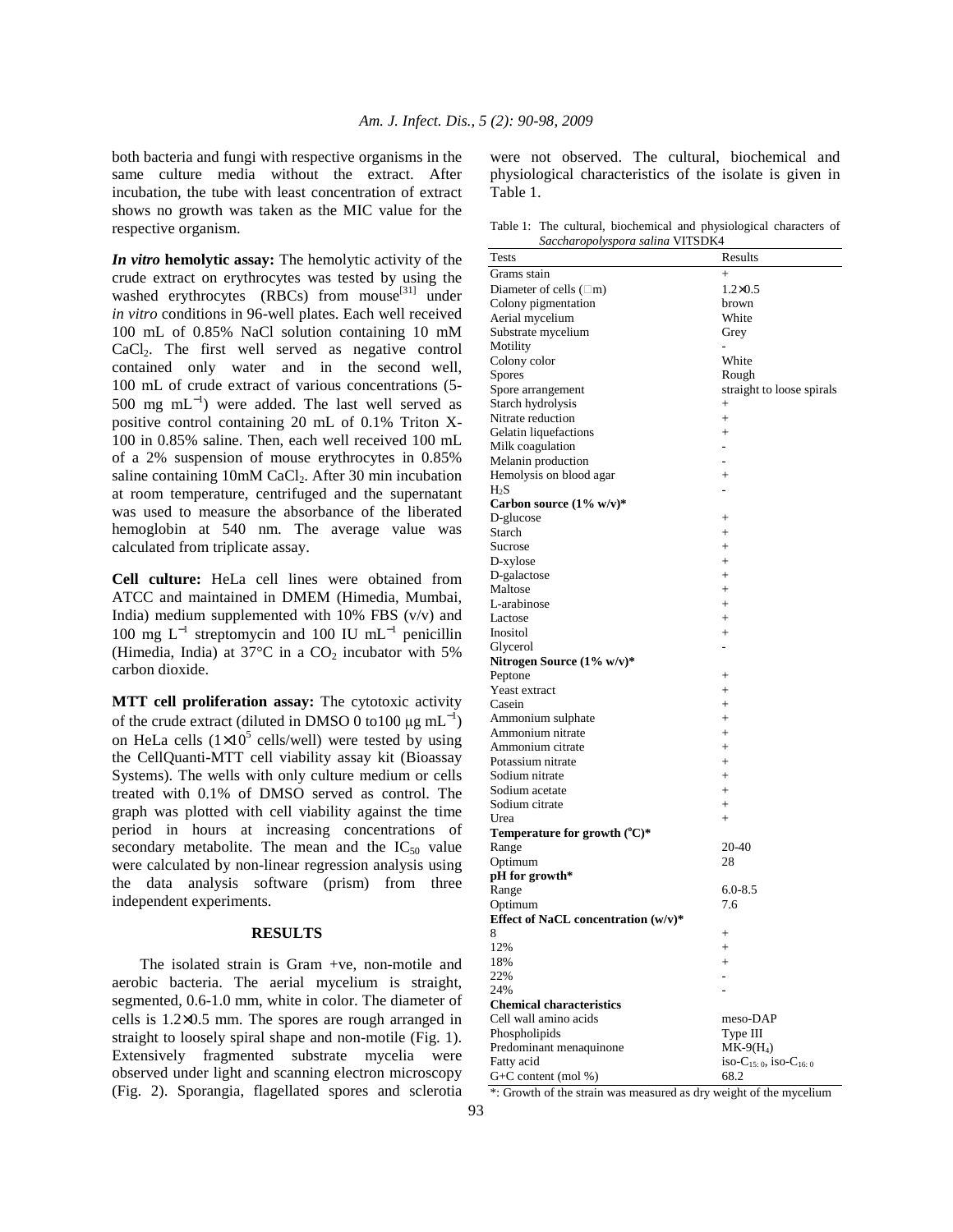

Fig. 1: Phase-contrast micrograph of *Saccharopolyspora salina* VITSDK4 showing mature hyphae. Bar 1  $\mu$ m



Fig. 2: Scanning electron micrograph of *Saccharopolyspora salina* VITSDK4 grown in optimized medium (9% NaCl (w/v), pH 7.6) at  $28^{\circ}$ C for 6 days. The bar represents 5 µm

 Diaminopimelic acid (DAP) analysis shows the presence of meso-DAP in the cell wall peptidoglycan indicating that it belongs to cell wall type-IV. Arabinose and galactose were detected in whole cell hydrolysates. The predominant menaquinone is MK- $9(H_4)$ . The typical polar lipids are diphosphatidylglycerol, phosphatidylcholine, phosphatidylglycerol and phosphatidylinositol. (phospholipids type III *sensu* Lechevalier *et al*. [16]). The fatty acid profile comprised mainly of saturated straight-chain and *iso*-and *anteiso*-branched-chain fatty acids. The major fatty acids are iso- $C_{15:0}$ , iso- $C_{16:0}$ , iso-C<sub>17:0</sub>, anteiso-C<sub>16:0</sub> and anteiso-C<sub>17:0</sub>. The G+C content of the DNA isolated from the species is 68.2 mol%. The chemical and morphological properties of the isolate resembles with the genus *Saccharopolyspora*.



Fig. 3: The phylogram showing the position of *Saccharopolyspora salina* VITSDK4 with other *Saccharopolyspora* based on 16S rRNA gene sequence. Phylogenetic tree based on neighbor joining analysis of 1000 resampled data. Number at nodes indicates the percent level of bootstrap support. Score bar represents 1 nucleotide substitution per 100 nucleotides. Bootstrap values of 50 and above only are shown

 A BLAST search of the 1273 bp 16S-rRNA gene sequence of the isolate showed 100% homology to *Saccharopolyspora salina*. The phylogenetic tree was constructed based on neighbor joining method shows that the isolate is most closely related to *Saccharopolyspora salina* which is also supported by the high boot strap value. Based on the molecular taxonomy and phylogeny the isolate was identified as *Saccharopolyspora salina* and designated as *Saccharopolyspora salina* VITSDK4. The 16S rRNA sequence of *Saccharopolyspora salina* VITSDK4 has been deposited in the GenBank (NCBI, USA) under the accession number EU551240. A neighbor-joining tree based on 16S rRNA gene sequences showed that the isolate shares a same clade with *Saccharopolyspora salina* and occupies a distinct phylogenetic position within the radiation including representatives of the family *Saccharopolyspora* (Fig. 3).

 The optimal growth of the isolate was attained in the production medium when cultivated at temperature 28°C; pH 7.6. The growth was also analyzed with different organic and inorganic nitrogen sources. Both organic and inorganic sources support the growth but organic nitrogen sources produce abundant colonies and sporulation. Among carbon sources, Dglucose, starch, sucrose, D-xylose, D-galactose, maltose, L-arabinose, lactose, inositol were utilized for growth, but glycerol was not utilized. The isolate grows well between 6-18% NaCl concentrations with the optimal concentration of 9% and no growth was observed at 0 and 22% salt concentration.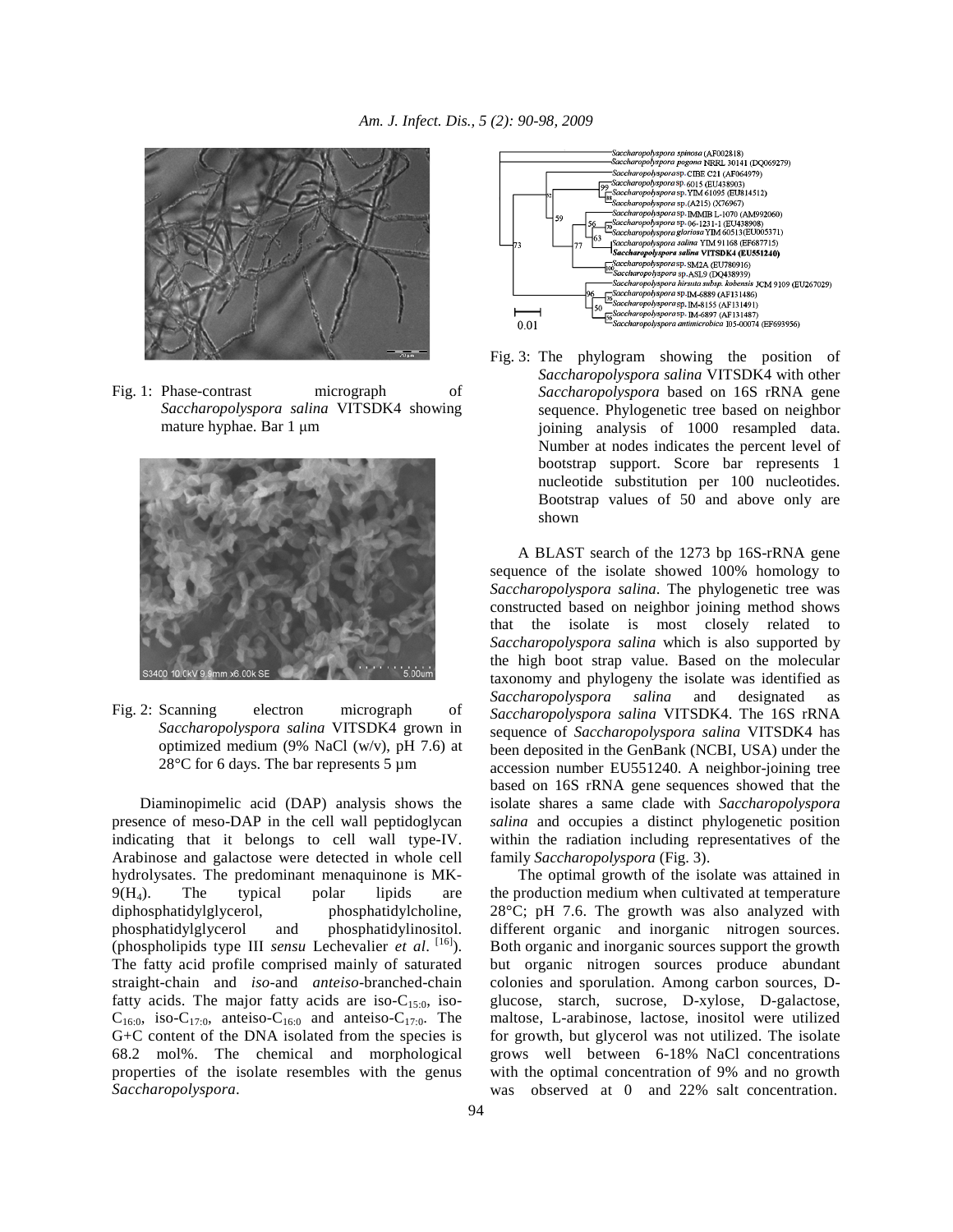Table 2: The antibacterial and antifungal activity of ethyl acetate extract of *Saccharopolyspora salina* VITSDK4

| <b>CAU act of Succhardpolyspora sauna VIISDN+</b> |                         |                                  |  |
|---------------------------------------------------|-------------------------|----------------------------------|--|
| Microorganism                                     | Zone of inhibition (mm) | MIC ( $\mu$ g mL <sup>-1</sup> ) |  |
| Escherichia coli                                  | 13.6(20.5)              | 174(3.16)                        |  |
| Klebsiella pneumoniae                             | 16.0(18.5)              | 126(28)                          |  |
| Staphylococcus aureus                             | 8.4 (19.8)              | >1000(11.9)                      |  |
| <b>Bacillus</b> subtilis                          | 5.1(22.1)               | >1000(24.8)                      |  |
| Aspergillus niger                                 | 15.9(21.4)              | 96.5(23.8)                       |  |
| Aspergillus fumigatus                             | 13.3 (19.5)             | 108.5(20.5)                      |  |
| Candida albicans                                  | 8.5(11.6)               | 21.0(30.2)                       |  |

The zone of inhibition and MIC for the standard antibiotics is given within parenthesis. Chloramphenicol and Amphotericin B are the standards for bacteria and fungi respectively

Based on the results of physiological test the medium has been designed for the optimum growth which contains glucose 0.5%, soluble starch 2%, meet extract 0.4%, yeast extract 0.5%, peptone 0.5%, calcium carbonate 0.4%, sodium sulfate 0.1%, potassium chloride 0.05%, magnesium chloride 0.2%, dipotassium phosphate 0.05%, sodium chloride 12%, pH 7.6.

 The antimicrobial activity of ethyl acetate extract of the isolate is shown in Table 2. The maximal activity was observed against *Klebsiella pneumoniae* with the MIC value of 126 mg  $mL^{-1}$  when compared to chloramphenicol (26 mg mL<sup>-1</sup>). The other bacterial pathogens susceptible to the crude extract are *E. coli* (MIC of 174 mg mL<sup>-1</sup> and 13.6 mm zone of inhibition), *S.aureus* (8.4 mm) and B.subtilis (5.1 mm). It crude extract also exhibits a good antagonistic activity against *A.niger, A.flavus* and *C.albicans*. The zone of inhibition is 15.9, 13.3 and 8.5 mm and the MIC is 96.5, 108.5 and 52 mg  $mL^{-1}$  respectively. Among the fungal pathogens *C.albicans* was more susceptible to the extract when compared amphotericin B. The effect of crude extract on cytotoxicity on HeLa cells showed a concentration and time dependent activity. The  $IC_{50}$ value against HeLa cells was found to be 26.2 mg mL<sup>-1</sup>. At 40 mg mL<sup>-1</sup> concentration more than 70% cell death was observed. The hemolytic activity on erythrocytes showed IC<sub>50</sub> value of 266 mg mL<sup>-1</sup>. The results suggest that the crude extract is less toxic to normal cells and toxic to He La cells.

#### **DISCUSSION**

 The marine microorganisms are known to be rich sources of novel compounds; to date about 1000 natural products were derived from marine microbes. Interestingly marine actinomycetes produce many pharmacologically potential compounds with antibiotic and antitumor properties. Actinobacteria have been proven as a potential source of bioactive compounds and richest source of secondary metabolites. They are the most economically and biotechnologically valuable prokaryotes. However, the research on marine Actinobacteria from Indian peninsula is very scanty. In the present study we have demonstrated that our isolated halophilic *Saccharopolyspora salina* VITSDK4 produces a extracellular compound and inhibit the growth of tumor cells as well as microbial cells.

 Our sampling site Marakkanam is situated in southern coast of India within Tamil Nadu province. It is a narrow sandy coastal belt exhibits tidal flats and marsh zones. It is perched at a height of 14 meters (45 feet) above mean sea level and has large areas of salt pans near wide backwater with salinity of 32-38 parts per thousand. In the course of our systematic screening for bioactive marine actinobacteria, 116 strains were isolated and only 7 isolates showed broad spectrum activity. The majority of the isolated strains were belongs to *Streptomyces,* some were belongs to *Micromonospora*, *Actinopolyspora* and few belongs to other types. The strain VITSDK4 with significant antitumor and antimicrobial activity was further identified as *Saccharopolyspora salina.* The cultural, morphological, biochemical, physiological characteristics indicates that the strain belongs to the genus *Saccharopolyspora*. Chemotaxonomic properties are typical to the genus *Saccharopolyspora.* It is evident from the phylogenetic analysis that the strain VITSDK4 closely matches with the strain *Saccharopolyspora salina.* The strain shows 100% similarity with *Saccharopolyspora salina*. A tree constructed by the neighbor joining method shows the distinct phyletic line which is closesly related with *Saccharopolyspora salina.* The strain is sensitive to, rifampicin and lincomycin, but resistant to neomycin and penicillin G.

 Optimization of media and cultural conditions were carried out by a systematic study. Various carbon and nitrogen sources were supplemented and the growth was measured as dry weight of the mycelium. Glucose, xylose and starch serves as sole carbon source and better growth was seen if yeast extract is used as a sole nitrogen source and poor growth was seen when inorganic nitrogen source was used. As the samples were collected from the ocean near-salt pans, the salt concentration in the media was increased and the growth was evaluated. The organism requires salt concentration of 9% for growth and at low concentrations no growth was observed. At the concentrations of less than  $3\%$  (w/v) the colonies appear as plaque like holes. The salt requirement suggests that the organism is moderately halophilic. The sediment sample collected for the isolation of this organism was from the shore where many salt pans exist. The organism tends to grow and sporulate even at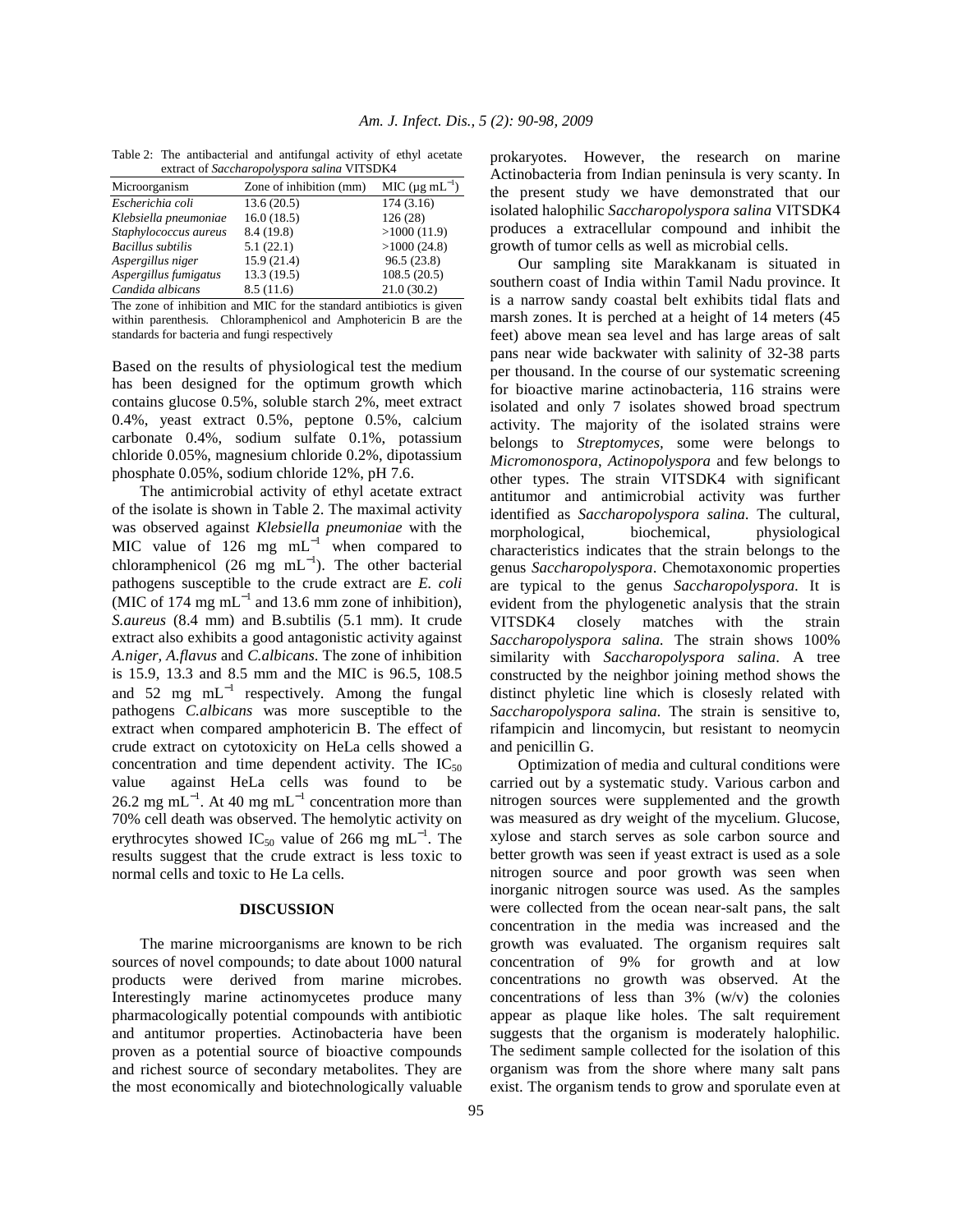12% salt concentration, but it exhibits very slow growth which takes 10-15 days. This suggests that the organisms ability to grow and multiply in the marine environment at various salt concentrations.

 Halophilic microorganisms can be conveniently grouped according to NaCl requirements for growth $^{[32]}$ . Extreme halophiles are able to grow in saturated NaCl and unable to grow in the presence of NaCl concentrations less than  $12\%$ . Larsen<sup>[33]</sup> defined moderate halophiles as organisms growing optimally between 5 and 20% NaCl. Since our isolate also showed similar NaCl requirements for their growth; the strain is considered as halophiles and absence of NaCl in the medium inhibits their growth. Thus VITSDK4 phylogenetically distinct and exhibited different physiological characteristics from other *Streptomyces*  described. Apart from sodium chloride, addition of potassium chloride 6-20%) and magnesium chloride (6- 22%) also enhances the growth with maximal growth at 16% for KCl and 18% for  $MgCl<sub>2</sub>.6H<sub>2</sub>O$ .

 Five liter of the fermentation broth yield 786 mg of crude extract. The extract was dissolved in DMSO  $(1 \text{ mg } \text{mL}^{-1})$  and made as the stock for the assessment of cytotoxic properties. The DMSO control was maintained for the assays and results were calculated. The extract showed a strong growth inhibition against HeLa cells with an IC<sub>50</sub> of 26.2 mg mL<sup>-1</sup>, which is significant with control. The  $IC_{50}$  against mouse erythrocytes was found to be 266 mg  $mL^{-1}$  which shows that the cytotoxicity on HeLa cells was not related to membrane integrity. Also, notable activity was seen against fungal and Gram positive pathogens, but the activity against Gram negative microbes was less. Previously we have reported a *Streptomyces* strain with moderate hemolytic and antimicrobial activity isolated from Marakkanam  $\text{const}^{[34]}$ . The cytotoxic activity of VITSDK4 on HeLa cells suggests that the strain could be clinically important and need to be investigated further for the anticancer properties.

#### **CONCLUSION**

 Our results indicate that the isolated *Saccharopolyspora salina* is a moderately halophilic strain which exhibits significant cytotoxic and strong antibiosis against fungal and Gram negative pathogens. Further studies on the purification and characterization of bioactive compounds from the strain are underway. Most of the studies conducted in Indian peninsula have been restricted to isolation, identification and studied for their antagonistic properties against different microbial pathogens. But the detailed studies on the bioactive compounds from the marine actinomycetes

are lacking. It is suggested that the frequent and systematic screening of marine actinomycetes in the Indian peninsula could provide novel species as well as novel bioactive compounds.

#### **ACKNOWLEDGEMENT**

 The researchers wish to thank the management of VIT University for providing necessary facilities for the completion of this study and KS thankful to the VIT management for the award of TRA. Researchers are also thankful to Mr.Elumalai, Pondicherry University, for SEM photographs.

## **REFERENCES**

- 1. Kelecom, A., 2002. Secondary metabolites from marine microorganisms. AnAcad. Bras. Cienc., 74: 151-170. DOI: 10.1590S0001- 37652002000100012
- 2. Jensen, P.R. and W. Fenical, 2000. Marine Microorganisms and Drug Discovery: Current Status and Future Potential. In: Drugs from the Sea, N. Fusetani (Ed.). Karger, Basel, pp: 6-29.
- 3. Bernan, V.S., M. Greenstein and W.M. Maise, 1997. Marine microorganisms as a source of new natural products. Adv. Applied Microbiol., 43: 57-90. DOI: 10.1016/S0065-2164(08)70223-5
- 4. Newman, D.J. and M.G. Cragg, 2007. natural products as sources of new drugs over the last 25 years. J. Nat. Prod., 70: 461-477. DOI: 10.1021/np068054v
- 5. Kelecom, A, 1999. Chemistry of marine natural products: Yesterday, today and tomorrow. AnAcad. Bras. Cienc., 71: 249-263. DOI: 684.5400008394380.0110
- 6. Moron, R., I. Gonzalez and O. Genilloud, 1999. New genus-specific primers for the PCR identification of members of the genera *pseudonocardia* and *saccharopolyspora*. Int. J. Syst. Evol. Microbiol., 49: 149-162. DOI: 10.1099/00207713-49-1-149
- 7. Lacey, J. and M. Goodfellow, 1975. A novel actinomycete from sugar cane bagasse: *Saccharopolyspora hirsuta* gen. et sp. nov. J. Gen. Microbiol., 88: 75-85. http://ipvgen.unipv.it/~biblio/journal\_general\_micr obiology.html
- 8. Lu, Z., Z. Liu, L. Wang, Y. Zhang, W. Qi and M. Goodfellow, 2001. *Saccharopolyspora flava* sp. nov. and *Saccharopolyspora thermophila* sp. nov., novel actinomycetes from soil. Int. J. Syst. Evol. Microbiol., 51: 319-325. http://ijs.sgmjournals.org/cgi/reprint/51/2/319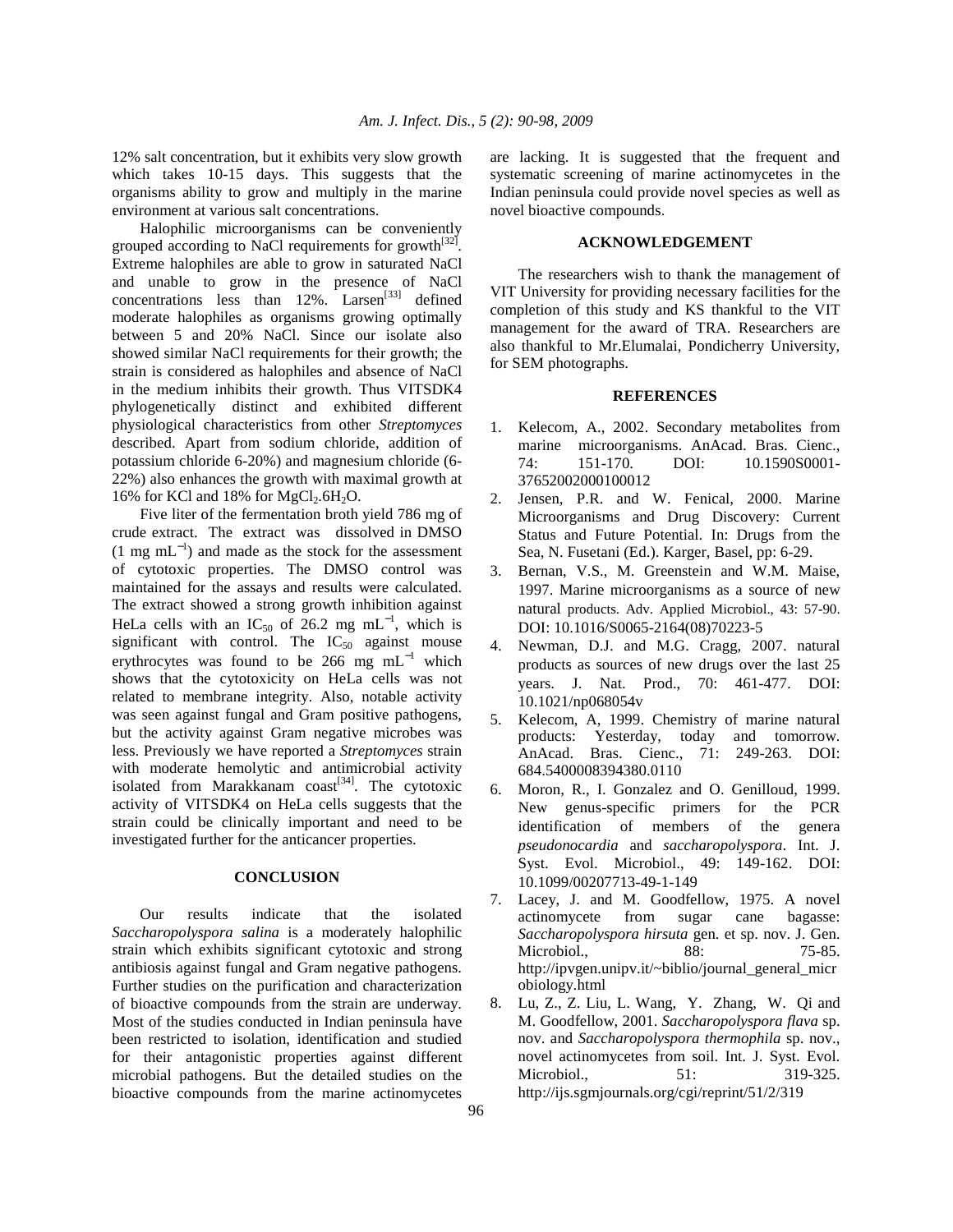- 9. Goodfellow, M., J. Lacey, M. Athalye, T.M. Embley and T. Bowen, 1989. *S*. *gregorii* and *Saccharopolyspora hordei*: Two new actinomycete species from fodder. J. Gen. Microbiol., 135: 2125-2139. http://mic.sgmjournals.org/cgi/reprint/135/8/2125
- 10. Embley, T.M., 1992. The family<br>*Pseudonocardiaceae*. In: The Prokaryotes, *Pseudonocardiaceae*. In: Balows, A., H.G. Tru¨per, M. Dworkin, W. Harder and K.H. Schleifer (Eds.). Springer, Berlin, pp: 996-1027.
- 11. Gordon, R.E., D.A. Barnett, J.E. Handerhan and C.H.N. Pang, 1974. *Nocardia coeliaca, Nocardia autotrophica* and the *nocardin* strain. Int. J. Syst. Bacteriol., 24: 54-63. DOI 10.1099/00207713-24- 1-54
- 12. Shirling, E.B. and D. Gottlieb, 1966. Methods for characterization of *Streptomyces* species. Int. J. Syst. Bacteriol., 16: 312-340. DOI: 10.1099/00207713-16-3-313
- 13. Lechevalier, M.P. and H.A. Lechevalier, 1980. The Chemotaxonomy of Actinomycetes. In: Actinomycete Taxonomy, Society for Industrial Microbiology, Dietz, X. and Y. Thayer (Eds.). Arlington, VA., pp: 227-291.
- 14. Hasegawa, T., M. Takizawa and S. Tanida, 1983. A rapid analysis for chemical grouping of aerobic actinomycetes. J. Gen. Applied Microbiol., 29: 319-322. DOI: 10.2323/jgam.29.319
- 15. Becker, B., M.P. Lechevalier and H.A. Lechevalier, 1965. Chemical composition of cell-wall preparations from strains of various form genera of aerobic actinomycetes. Applied Microbiol., 13: 236-243. http://www.pubmedcentral.nih.gov/articlerender.fc

gi?artid=1058228

- 16. Lechevalier, M.P., C. De Bievre and H.A. Lechevalier, 1977. Chemotaxonomy of aerobic actinomycetes: Phospholipid composition. Biochem. Syst. Ecol., 5: 249-260. http://www.springerlink.com/index/0DQ0ND8CA YDU9BA2.pdf
- 17. Minnikin, D.E., A.G.O'Donnell, M. Goodfellow, G. Alderson, M. Athalye, A. Schaal and J.H. Parlett, 1984. An integrated procedure for the extraction of isoprenoid quinones and polar lipids. J. Microbiol. Methods, 2: 233-241. DOI: 10.1016/0167- 7012(84)90018-6
- 18. Collins, M.D., 1985. Isoprenoid Quinone Analysis in Classification and Identification. In: Chemical Methods in Bacterial Systematics, Goodfellow, M. and D.E. Minnikin (Eds.). Acdemic Press, London, pp: 267-287.
- 19. Sasser, M., 1990. Identification of bacteria by gas chromatography of cellular fatty acids. Newark, DE, MIDITechnical. Note. 101. http://www.microbialid.com/PDF/TechNote\_101.pdf
- 20. Kampfer, P. and R.M. Kroppenstedt, 1996. Numerical analysis of fatty acid patterns of coryneform bacteria and related taxa. Can. J. Microbiol., 42: 989-1005. DOI: 10.1139/m96-128
- 21. Rainey, F.A., N.L.Ward-Rainey, R.M. Kroppenstedt and E. Stackebrandt, 1996. The genus *Norcardiopsis* represents a phylogenetically coherent taxon and a distinct Actinomycete lineage: Proposal of *Nocaridiopsaceae* fam. Int. J. Syst. Bacteriol., 46: 1088-1092. DOI: 10.1099/00207713-46-4-1088
- 22. Mincer, T.J., P.R. Jensen, C.A. Kauffman and W. Fenical, 2002. Widespread and persistent populations of a major new marine Actinomycete taxon in ocean sediments. Applied Environ. Microbiol., 68: 5005-5011. DOI: 10.1128/AEM.68.10.5005-5011.2002
- 23. Nathan, A., Magarvey, J.M. Keller, V. Bernan, M. Dworkin and D.H. Sherman, 2004. Isolation and characterization of novel marine-derived actinomycete taxa rich in bioactive metabolites. Applied Environ. Microbiol., 70: 7520-7529. DOI: 10.1128/AEM.70.12.7520-7529.2004
- 24. Saitou, N. and M. Nei, 1987. The neighbor-joining method: a new method for reconstructing phylogenetic trees. Mol. Biol. Evol., 24: 189-204. http://mbe.oxfordjournals.org/cgi/reprint/4/4/406
- 25. Kumar, S., K. Tamura, I.B. Jakobsen and M. Nei, 2001. MEGA2: Molecular evolutionary genetics analysis software. Bioinformatics, 17: 1244-1245. http://bioinformatics.oxfordjournals.org/cgi/content /abstract/17/12/1244
- 26. Marmur, J., 1961. A procedure for the isolation of deoxyribonucleic acid from microorganisms. J. Mol. Biol. 3: 208-218. http://garfield.library.upenn.edu/classics1991/A199 1GB94800002.pdf
- 27. Marmur, J. and P. Doty, 1962. Determination of the base composition of deoxyribonucleic acid from its thermal denaturation temperature. J. Mol. Biol. 5: 109-118.

http://www.ncbi.nlm.nih.gov/pubmed/14470099

28. Barry, A.L. and C. Thornsberry, 1985. Susceptibility Tests: Diffusion test procedure. In: Manual of Clinical Microbiology, 4th Edn., Ballows, E.A., W.J. Hawsler Jr and H.I. Shadomy (Eds.). American Society of Microbiology, Washington DC., pp: 978-987.